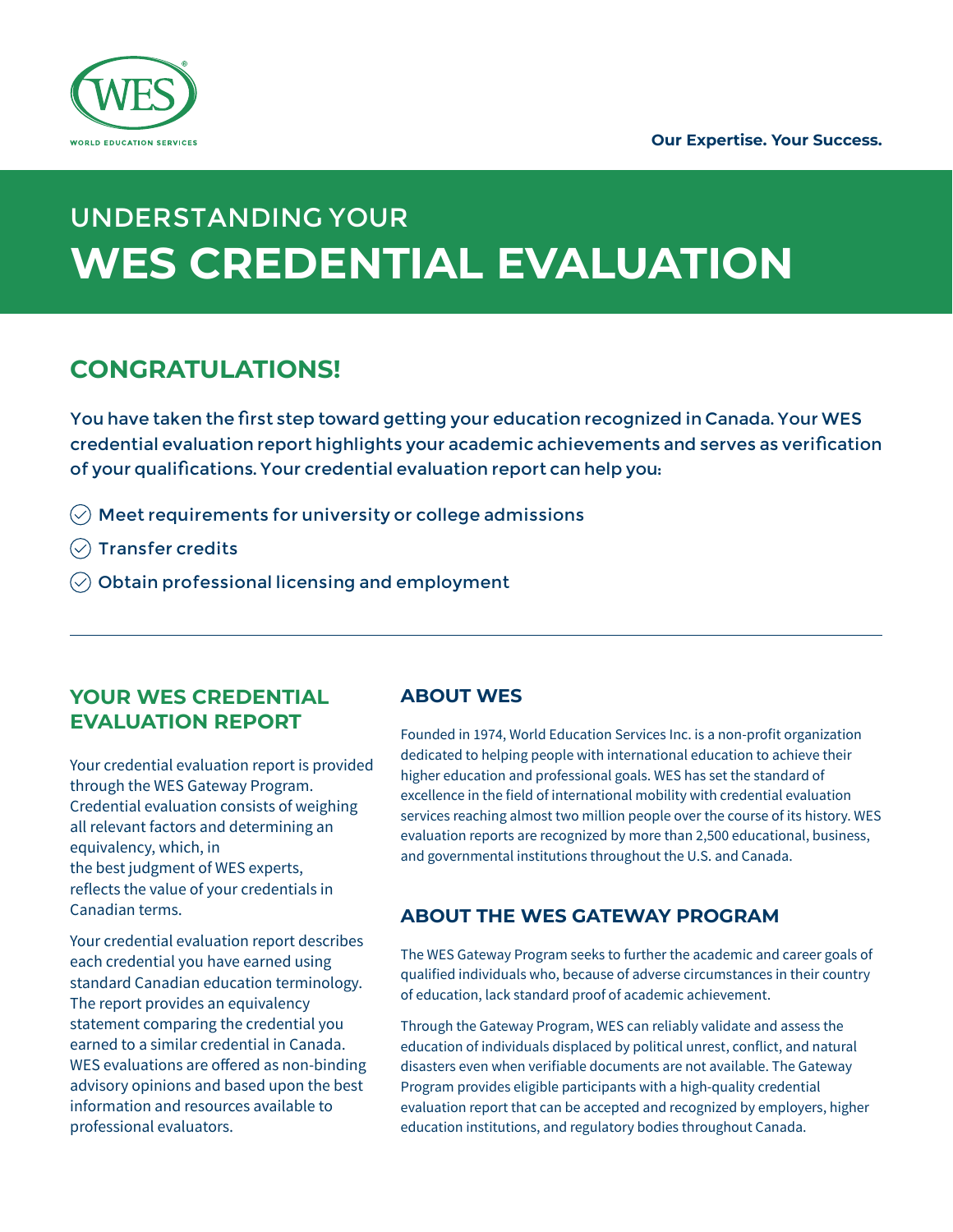# **EDUCATIONAL TERMS USED IN WES EVALUATIONS**

**Admission requirements:** The minimum academic requirements for admission to a program.

**Associate degree:** An undergraduate degree that typically requires two years of full-time study.

**Bachelor's degree:** A college or university degree awarded upon completion of approximately four years of full-time study.

**Certificate:** A qualification awarded on completion of designated course work at the post-secondary or post-graduate level.

**Course-by-course analysis:** Indicates all subjects taken for a specific program or credential when an applicant provides complete academic transcripts. In the WES Gateway Program, if an applicant can provide only partial academic transcripts or other documentation, the analysis may be a reconstruction of course work likely undertaken.

**Credential recognition:** A decision made by an institution to recognize the validity of a credential earned in a country other than Canada to meet requirements for admission, licensing, or employment.

**Document-by-document analysis:** Indicates that an analysis of the credential was done by analyzing relevant documents, such as a transcript, mark sheet, or degree certificate.

**Diploma:** A qualification awarded on completion of a two- or three-year post-secondary program.

**Earned doctorate (PhD):** Highest academic degree awarded on the basis of graduate-level course work, examinations, research, and dissertation.

**Equivalency statement:** A statement on the credential evaluation report that compares the credential you earned in your country of education with a comparable credential in Canada.

**First professional degree:** The first professional degree in a given field (such as Doctor of Medicine or Doctor of Dentistry) is usually awarded on completion of professional study. This title alone may not be sufficient to allow the bearer to practice in Canada unless additional licensing requirements are met.

**Grade Point Average (GPA):** The weighted mathematical average on a 4.0 scale of the quality of academic work as indicated by grades given for all individual courses.

**Graduate study:** Study or program undertaken after a bachelor's degree, usually in preparation for a master's or doctoral degree.

**Institutional status:** The status of an academic institution or program. Credentials issued by a recognized, accredited institution abroad are more likely to be recognized in Canada.

**Major:** An area of academic concentration or specialization.

**Master's degree:** A post-baccalaureate degree in a specific field, awarded on the basis of completion of course work (usually one to three years of study) and often a written thesis or project.

**Official documents:** Documents issued by the institution attended or the institution that awarded the degree, diploma, or certificate. If you were unable to obtain your official documents, your evaluation is issued through the WES Gateway Program.

**Post-secondary:** An institution or program of study that requires the completion of secondary study prior to admission.

**Professional study:** Study and training to become a practitioner of a specific profession, such as medicine, veterinary medicine, dentistry, pharmacy, optometry, etc.

**Semester credit/credit hour:** A way to measure the time assigned to a course or course-equivalent. The average annual credit load carried by an undergraduate student in Canada is 30–36 semester credits.

# **DETAILS OF YOUR WES REPORT**

The "equivalency statement" is the most important part of your WES evaluation. It helps you and others understand how your educational accomplishments compare to similar credentials earned in Canada.

If you are using your report for admission to a college or university, your report will include a course-by-course analysis listing all subjects completed at the post-secondary level and providing a semester credit and grade equivalent for each subject. Credits correspond to a full-time course load carried by a student enrolled in a similar program at a Canadian institution.

When the number of subjects or credits completed in your country of education varies from the Canadian standard, WES converts them into Canadian semester credit equivalents as appropriate. If you were able to submit a transcript, WES experts conducted a grade analysis and calculated a grade point average (GPA).

#### **GET ACADEMIC AND CAREER ADVICE**

A credential evaluation is just the first step in your journey. Reach your highest potential with expert tools, training, and advice about studying and working in Canada.

Visit **[wes.org/ca/advisor-blog](http://www.wes.org/ca/advisor-blog/).**

## **MY ACCOUNT**

Check Your Account Status

Go to "My Account" to access your WES account, order extra copies, or upgrade your report.

Visit **[wes.org/ca/myaccount](http://www.wes.org/ca/myaccount)**.

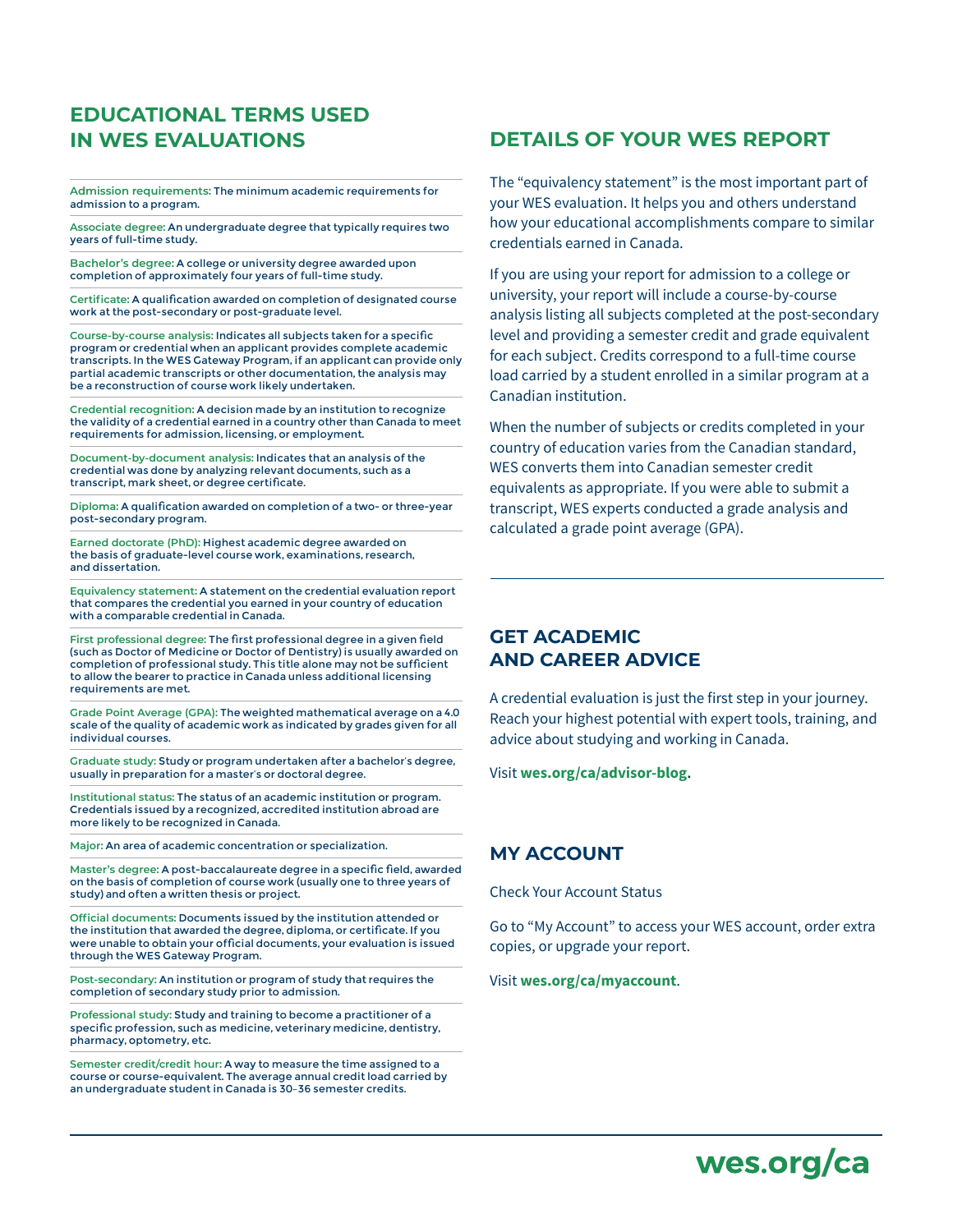

# USING YOUR **WES CREDENTIAL EVALUATION**

Your WES credential evaluation report is designed to help you continue your education, obtain licensure, or take the next step in your career. So, for instance, if you are using your report for employment, you should be sure to add the WES Equivalency Statement next to your international education on your résumé.

Remember, however, that your WES credential evaluation report is an advisory opinion. In Canada, the decision to recognize credentials rests with the academic institution, regulatory body, or employer. That means you may have to advocate for receiving credit for your international education. This may be especially true in your case, where WES could not verify your academic documents with your academic institution using its standard process. You may be asked to take additional steps to confirm your academic background, or your documents may be subject to further review or corroboration.

You now have a valuable tool in your hands for advocating for the recognition of your credentials.

# **GAINING RECOGNITION OF YOUR CREDENTIALS**

With a WES credential evaluation report in hand, you can speak confidently about the value of the education you received abroad. You may find it useful to speak directly with an employer, admissions officer or regulatory body about recognizing your qualifications. Achieving full recognition is not always possible; however, here are some other options you can explore:

- **Partial recognition:** The institution recognizes the part of your credential that it is able to corroborate. This gives you a foundation for further training to complete your qualification.
- **Alternative recognition:** The institution recognizes your credentials as meeting requirements for a different professional qualification than the one you earned in your country of education.
- **Conditional recognition:** The institution recognizes your credentials on the condition that you meet certain future requirements or demonstrate your competence. For example:
	- For education, on the condition that you complete the first full semester or year having earned certain minimum grades or higher in all courses.
	- For employment, on the condition that you undergo monthly performance reviews for the first three or six months, or complete a training program or internship.
	- For professional licensing/certification, on the condition that you complete additional training.